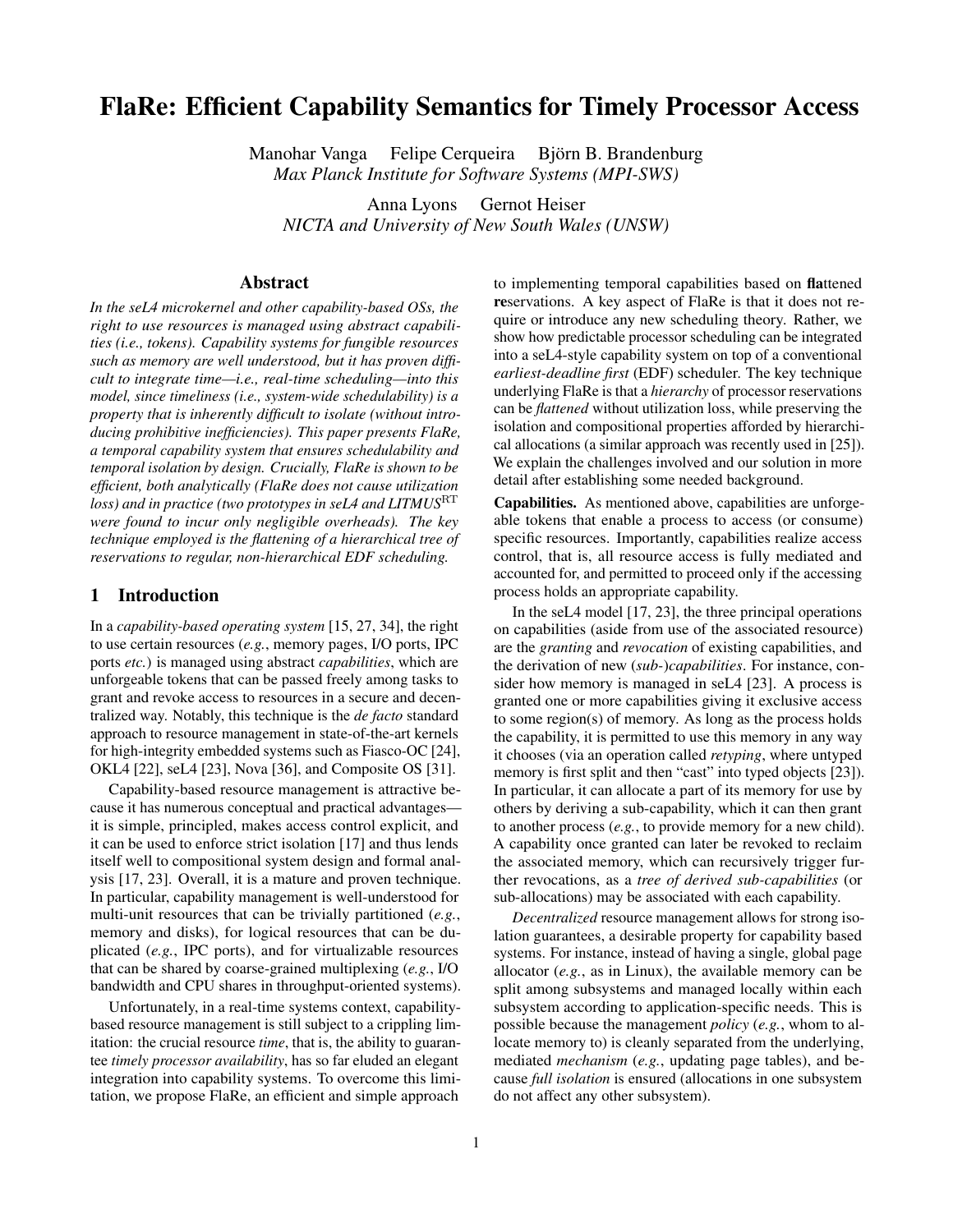Our objective is analogous: to design a scheduling mechanism that allows the decentralized, fully isolated management of *timely* processor access—a scarce, physical resource. Managing timeliness. Seen as a resource, timeliness is inherently different from interchangeable resources such as memory in that no two processor allocations are alike. That is, memory pages can typically be substituted for one another, and in principle all memory requirements can be met unless the total available memory is exhausted. In contrast, it is not possible to service two tasks that need *immediate* processing at the same time (on the same processor), regardless of how low the overall processor utilization is. This has profound effects, as an allocation in one subsystem (*e.g.*, admission of a task with a tight deadline) can potentially prevent a later allocation in another, supposedly isolated subsystem. That is, if implemented naïvely, use of one temporal capability could render another, "independent" temporal capability invalid, which clearly violates accepted capability semantics.

Fundamentally, "timely access to the processor" is a resource that is not easily metered, budgeted, or accounted for, because the ability to meet *all* deadlines of *all* admitted tasks in *any* subsystem—overall *schedulability*—is fundamentally a global, system-wide property that is not easily amenable to local reasoning and enforcement, and thus full isolation.

Another challenge arises due to the inherently hierarchical nature of decentralized capability systems like that of seL4. As discussed above, to facilitate decentralized resource management, it must be possible for local resource managers to split a "large" temporal capability into several "smaller" capabilities for use by subsystems, which, if applied recursively, can result in deep capability trees. This is a key feature, but it is quite challenging to support from a scheduling point of view. A straw-man solution would be to apply known *hierarchical scheduling* techniques (*e.g.*, such as *periodic resource* abstractions [\[35\]](#page-9-10)); however, most hierarchical scheduling techniques were not designed with deep hierarchies in mind and could result in considerable utilization loss and prohibitive runtime overheads if applied in this context. Instead, it is desirable to support temporal capabilities on top of regular (*i.e.*, non-hierarchical) schedulers, as such schedulers are already highly optimized.

Contributions. To this end, we present FlaRe, a capability system for the decentralized management of real-time scheduling on uni- and partitioned multiprocessors. The primary contributions of this work are as follows.

- 1. We show how to support seL4's capability semantics including full isolation and derivation trees—on top of a regular, non-hierarchical EDF scheduler (Sec. [3\)](#page-2-0).
- 2. We provide a formal definition of temporal capabilities and the associated operations (Sec. [3.2\)](#page-3-0). To the best of our knowledge, ours is the first such definition inherently amenable to accurate schedulability analysis.
- 3. FlaRe is efficient from a schedulability perspective: as we show in Sec. [3.5,](#page-5-0) FlaRe's support of hierarchical sub-capability trees does not cause any utilization loss.

4. FlaRe is efficient in practice: in Secs. [4](#page-5-1) and [5,](#page-7-0) we report on two FlaRe prototypes, one in LITMUS<sup>RT</sup> (a Linuxbased research platform for multiprocessor real-time systems), and one in seL4 (a true capability-based microkernel for high-integrity embedded systems). In both environments, FlaRe proved to be easy to support and to have no significant impact on scheduling overheads.

We begin with a review of needed background in Sec. [2](#page-1-0) and then present our main results in Secs. [3–](#page-2-0)[5.](#page-7-0) Related work is discussed in Sec. [6;](#page-8-0) Sec. [7](#page-9-11) discusses remaining challenges.

## <span id="page-1-0"></span>2 Background

We use *partitioned earliest-deadline first* (P-EDF) scheduling as the basis of our design. We chose P-EDF because EDF is optimal with respect to each individual processor, because it has been shown to have low run-time overheads in practice [\[5\]](#page-9-12), and because accurate schedulability analysis of EDF is available [\[4\]](#page-9-13). When discussing analytical aspects of FlaRe, we consider a recurrent real-time workload modeled as a task set  $\tau = \{T_1, \dots, T_n\}$  consisting of *n* sporadic tasks. Each task  $T_i = (e_i, p_i, d_i)$  is characterized by a *worst-case per-job execution time* (WCET) e<sup>i</sup> , a *minimum inter-arrival*  $separation$  (or  $period$ )  $p_i$  and a *relative deadline*  $d_i$ . The *utilization* of a task  $T_i$  is defined as  $u_i = \frac{e_i}{p_i}$ ; its *density* is defined as  $\delta_i = e_i / \min(d_i, p_i)$ . The *total utilization* of a set of tasks  $\tau$  is defined as  $U(\tau) = \sum_{T_i \in \tau} u_i$ . We focus on sporadic tasks for the sake of simplicity, but note that FlaRe is applicable to arbitrary process-based workloads since each real-time task (or process) is *temporally isolated* using a server abstraction, which we discuss next. Temporal guarantees could thus also be readily derived using other, more expressive formalisms such as event streams [\[37\]](#page-9-14).

Constant bandwidth server. Abeni and Buttazzo [\[1\]](#page-9-15) proposed the *constant bandwidth server* (CBS) algorithm, a two-level hierarchical scheduling framework where a set of *CBS reservations*, each encapsulating one or more tasks, is scheduled with a top-level EDF scheduler. The advantage of CBS is that tasks are *temporally isolated*: if a task within a CBS reservation overruns its budget, it does not affect the timing correctness of tasks outside the CBS reservation.

FlaRe uses CBS-based reservations with two restrictions and one extension: (i) each CBS reservation contains only a *single task*, (ii) the parameters of each CBS reservation, as discussed next, are identical to the parameters of the contained task, and (iii) FlaRe extends the original CBS rules [\[1\]](#page-9-15) to support tasks with constrained deadlines.

A CBS reservation  $R_s = (Q_s, P_s, D_s)$  is defined by a *maximum server budget*  $Q_s$ , a *server period*  $P_s$  and a *relative server deadline*  $D_s$ . The density of a CBS reservation is defined as  $\delta_s = Q_s / \min(D_s, P_s)$ . A CBS is also associated with a *current server budget*  $C_s$  and a *current server deadline*  $D_s^k$  (for the k'th server deadline), which are both initially zero. In accordance with (i) and (ii) above, we assume that each CBS reservation  $R_s$  contains exactly one task  $T_i =$  $(e_i, p_i, d_i)$  and that  $Q_s = e_i$ ,  $P_s = p_i$ , and  $D_s = d_i$ .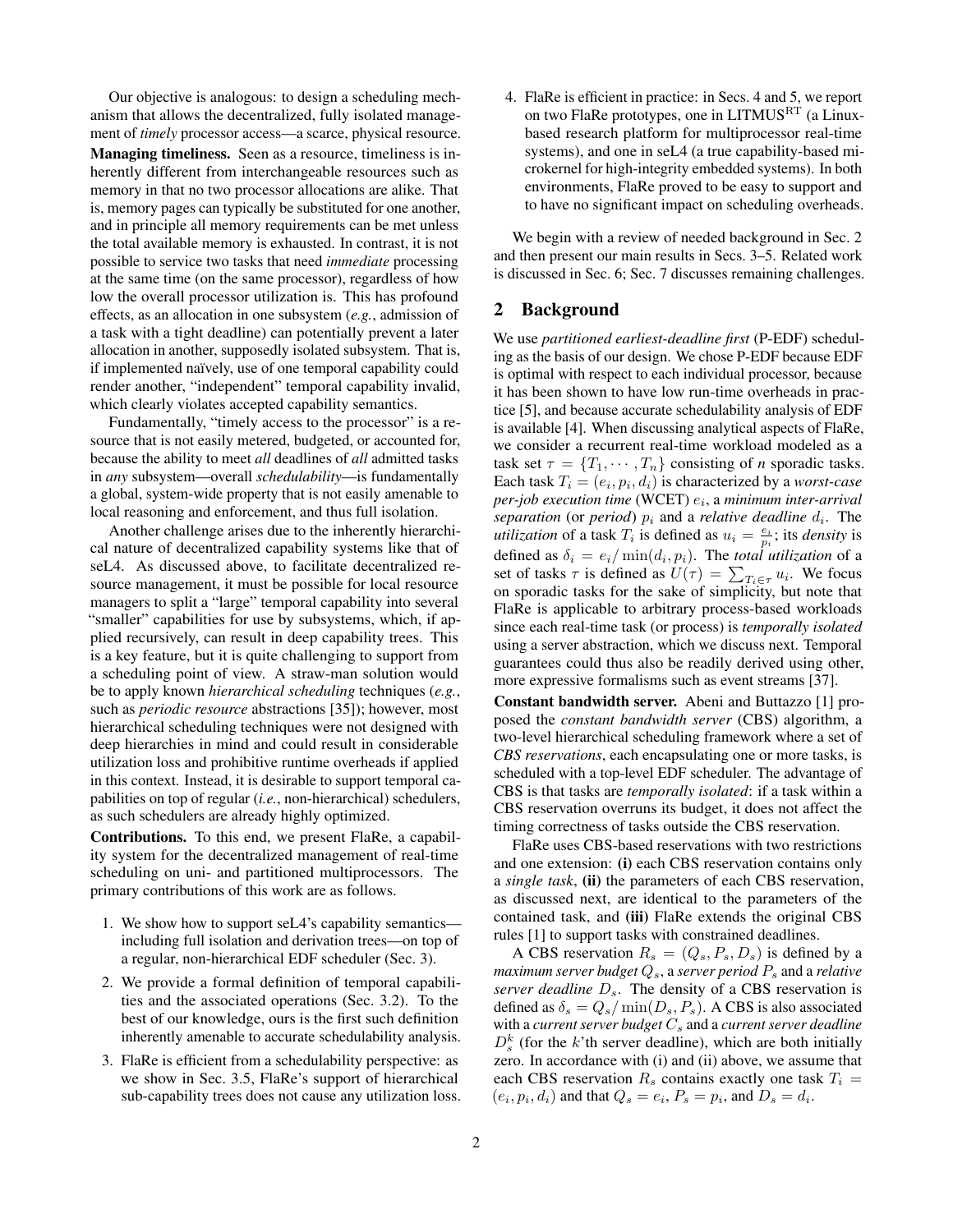$R_s$  is *active* if  $T_i$  has any pending jobs. That is,  $R_s$  is active at time t if there exists a job  $J_i$  of  $T_i$  with arrival time  $t_a$  and finish time  $t_f$  such that  $t_a \leq t < t_f$ . If there are no pending jobs, a CBS is inactive or *idle*. If a new job of task  $T_i$  is released at time  $t_a$  and  $R_s$  is already active, then the job is queued. If a job arrives when  $R_s$  is idle, two cases are possible; if  $C_s \geq (D_s^k - t_a)\delta_s$ , the server assigns a new deadline  $D_s^k = t_a + D_s$  and the server budget is replenished to the maximum  $C_s = e_s$ ; otherwise, it executes the job immediately (and its parameters remain unchanged).

 $R_s$ 's budget  $C_s$  is consumed by one unit for every unit of time a job of the contained task  $T_i$  executes. Further, we assume suspension-oblivious reservations that treat job suspensions as regular execution time, that is, jobs that are suspended but incomplete continue to consume budget. If the current server budget  $C_s$  reaches zero while  $R_s$  is active, it is immediately replenished ( $C_s = Q_s$ ) and a new server deadline is assigned:  $D_s^{k+1} = D_s^k + P_s$ . It should be noted that assigning a single task  $T_i = (e_i, p_i, d_i)$  to a reservation  $R_s$  with parameters  $Q_s = e_i$ ,  $P_s = p_i$  and  $D_s = d_i$  ensures that the deadline will not be postponed *unless the task overruns its budget*. In the case of an overrun,  $R_s$  continues to execute at a lower priority (*i.e.*, with a postponed deadline) without impacting the timeliness of other tasks.

A key feature of the original CBS [\[1\]](#page-9-15) is that it is workconserving, that is,  $R_s$  always remains eligible for execution while active, as the budget  $C_s$  is immediately replenished (and the deadline postponed) when it reaches zero. Following the terminology established by Rajkumar *et al*. [\[33\]](#page-9-16) in their work on resource kernels, we refer to this version of CBS as *soft CBS*. A variant of CBS, called *hard CBS* [\[11\]](#page-9-17), cuts a task off from further supply until the current server deadline has been reached. That is, in the case of hard CBS, the budget is only recharged (and the deadline postponed) after the current server deadline has passed. Intuitively, soft reservations are appropriate for sporadic real-time tasks that should complete as soon as possible in case of an overrun, whereas hard CBS is more appropriate for encapsulating potentially backlogged applications that require rate limiting.

Strictly speaking, a collection of CBS reservations is *schedulable* if each server is guaranteed to be able to consume its entire budget before its current deadline. Since we assume that each task is encapsulated in a CBS reservation with matching parameters, this is equivalent to stating that all tasks that do not exceed their provisioned budget will meet all deadlines; we therefore use the terms CBS reservation and task interchangeably in the remainder of this paper.

Schedulability analysis. In the seminal work on uniprocessor EDF schedulability analysis [\[4\]](#page-9-13), Baruah *et al*. gave an exact *processor demand test*. They showed that a task set τ of *n* sporadic tasks is schedulable on a uniprocessor under EDF if and only if  $U(\tau) < 1$  and

<span id="page-2-1"></span>
$$
\forall t \ge 0 \quad \sum_{i=1}^{n} DBF(T_i, t) \le t,
$$
 (2.1)

where  $DBF(T_i, t) = \max(0, \lfloor \frac{t - d_i}{p_i} \rfloor + 1) \cdot e_i$  is the *demand bound function* of task  $T_i$  [\[4\]](#page-9-13). Intuitively,  $DBF(T_i, t)$  upperbounds the cumulative execution requirement of all jobs of  $T_i$  that both arrive and have a deadline within any contiguous interval of length t. Crucially, Baruah *et al*. established a bound on  $t$  for which Eq.  $(2.1)$  must be checked [\[4\]](#page-9-13). This interval was further reduced in subsequent work (*e.g.*, [\[38\]](#page-9-18)). Approximation of DBFs. Working with precise DBFs can be computationally expensive. Albers and Slomka proposed a method of approximating DBFs [\[2\]](#page-9-19), which we adopt in our implementation to improve runtime efficiency and reduce memory overheads. The basic idea behind their scheme is that after a certain number of steps *k*, the DBF of a task is bounded by a straight line with a slope equal to the task's utilization. The  $k$ -steps approximation of the DBF of a task  $T_i = (e_i, p_i, d_i)$  is denoted  $DBF(T_i, t, k)$ , where  $\overline{DBF}(T_i,t,k) = DBF(T_i,t)$  if  $t < d_i + (k-1)p_i$ , and  $DBF(T_i, t, k) = u_i(t - d_i) + e_i$  otherwise. Importantly, for any  $t \geq 0$ ,  $\overline{DBF}(T_i, t, k) \geq DBF(T_i, t)$ .

In summary, Abeni and Buttazzo's CBS [\[1\]](#page-9-15) and Baruah *et al*.'s processor demand analysis [\[4\]](#page-9-13) constitutes FlaRe's analytical foundation, as we describe next.

## <span id="page-2-0"></span>3 FlaRe Capabilities

In a nutshell, FlaRe realizes seL4's *hierarchical* isolation and sub-capability derivation semantics [\[17,](#page-9-8) [23\]](#page-9-5)—with regard to timely processor access—on top of *flat* (*i.e.*, nonhierarchical) P-EDF. Full isolation is ensured using per-task CBS reservations [\[1\]](#page-9-15) based on Baruah *et al*.'s exact schedulability condition [\[4\]](#page-9-13). We begin with an overview of FlaRe and discuss the intuition behind its design in Sec. [3.1,](#page-2-2) and then formally define the semantics of temporal capabilities (Sec. [3.2\)](#page-3-0) and describe FlaRe's runtime support (Sec. [3.3\)](#page-4-0).

#### <span id="page-2-2"></span>3.1 Intuition and Overview

First of all, what does it mean to *use* a temporal capability? In FlaRe, using a temporal capability means creating a new CBS reservation on a particular processor. The limited resource controlled by FlaRe's temporal capabilities is thus processor demand, as defined by Baruah *et al*. [\[4\]](#page-9-13).

Intuitively, a process that holds a temporal capability may thus "become" a real-time task by first creating a CBS reservation with arbitrary parameters, but subject to the limits on maximum processor demand represented by its capability, and by then attaching itself to the reservation. That is, analogous to seL4's memory capabilities, a process may "cast" (a part of) its unallocated (*i.e.*, "untyped") processor demand into a specific (*i.e.*, "typed") CBS reservation with concrete parameters. Similarly to seL4's memory capability semantics, which ensure that the total amount of typed memory never exceeds the total memory supply, FlaRe maintains Eq. [\(2.1\)](#page-2-1) on each processor, that is, FlaRe ensures that the total demand never exceeds the total processor capacity.

The most challenging operation to support is the splitting of capabilities (*i.e.*, the derivation of sub-capabilities), which is central to seL4's hierarchical resource management seman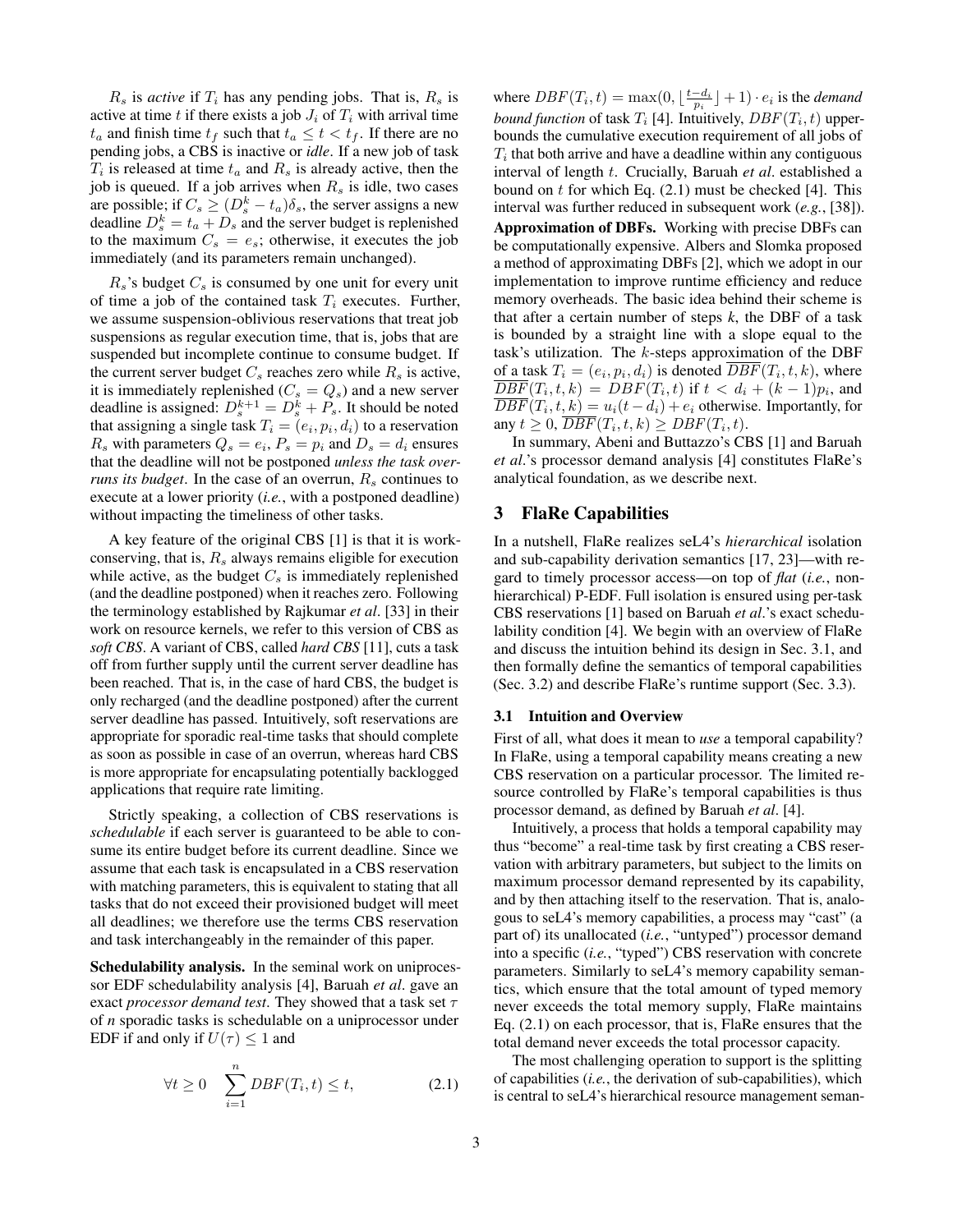tics and essential for truly decentralized resource allocation. In particular, it must be possible to split a temporal capability into two or more sub-capabilities and/or CBS reservations such that no processor capacity is lost. Returning to the memory analogy, when a memory allocation is split, we expect the sum of the parts to equal the whole. Similarly, dividing a temporal capability should not cause processor capacity to be lost to analytical inefficiencies, which, from a scheduling point of view, is difficult to ensure if done naïvely.

Structurally, a temporal capability in FlaRe consists of one or more *CPU allocations*, each of which represents "a fraction of demand" on a particular processor. Analytically, each CPU allocation is described using an *allowance function* and an *allowed total utilization*.

Each such CPU allocation in turn contains a set of CBS reservations. Since FlaRe is based on P-EDF, each reservation must be created on a specific processor (*i.e.*, each CBS reservation belongs to exactly one CPU allocation); however, since a temporal capability can consist of more than one CPU allocation, it is possible to represent several processors worth of "processor capacity" with a single temporal capability.

Hierarchy is supported by allowing each CPU allocation to contain sub-allocations, subject to the constraint that the sub-allocations may together not represent more processor demand than the parent allocation does. More precisely, the total processor demand due to (i) all sub-allocations and (ii) the set of client CBS reservations may not exceed the total processor demand represented by the parent CPU allocation. Sub-capabilities can then be derived by creating one or more sub-allocations and "bundling" them into a new capability.

On each processor, there is a *root allocation* that anchors the tree of (local) CPU allocations. The root allocations are created during system initialization and each represent the entire capacity of one processor. By enforcing that the CPU allocation hierarchy on each processor never represents more processor demand than available in the root allocation—and by requiring that real-time tasks hold temporal capabilities— FlaRe ensures that the set of all CBS reservations is always schedulable. This can be seen as safely *flattening* the decentralized, hierarchical resource allocation *policy* onto a non-hierarchical reservation *mechanism*, namely CBS. In effect, FlaRe consists of two *views* of the system: an *allocation view*, which is the tree of CPU allocations, for the purpose of mediating resource access (*i.e.*, admission control), and a *flattened view*, which is simply the set of all admitted reservations, for the purpose of online scheduling.

To stay with the memory analogy, the relationship between the allocation view and the flattened view is akin to memory capabilities and the frame table in seL4: the capability derivation tree in seL4 is inherently hierarchical and can represent arbitrary allocation policies, and describes how parts of the "flat" physical memory are mapped.

We formalize these ideas next, discuss how the two views are managed at runtime in Sec. [3.3,](#page-4-0) and then provide examples of common use cases in Sec. [3.4](#page-4-1) thereafter.

#### <span id="page-3-0"></span>3.2 The Semantics of Temporal Capabilities in FlaRe

In FlaRe, a *temporal capability*  $CAP_C$  is a set of  $l_C$ *CPU allocations*, where  $l_C \geq 1$  $l_C \geq 1$ .<sup>1</sup> Each CPU allocation  $A_k = (AF_k(t), a_k, \tau_k, \Delta_k)$  reserves a fraction of processor capacity on a single processor and is characterized by an *allowance function*  $AF_k(t)$ , an *allowed total utilization*  $a_k$ , a set of *sub-allocations*  $\Delta_k$ , and a set of CBS-based *client reservations*  $\tau_k$ .  $\tau_k$  is a set of CBS-based reservations, each containing a single task. Each CBS-based reservation can be either a hard or soft CBS instance, depending on the requirements of the contained task. A CPU allocation also contains a set of sub-allocations  $\Delta_k$ . Each (sub-)allocation can thus be understood as the root of a (sub-)tree of CPU allocations.

 $\Delta_k$  and  $\tau_k$  together represent the workload encapsulated by  $A_k$  and contribute to the cumulative demand of  $A_k$ , which is constrained by its allowance function  $AF_k(t)$ . Specifically, as made explicit in Invariants [1](#page-3-2) and [2](#page-3-3) below, the allowance function  $AF_k(t)$  defines the upper bound on permitted cumulative demand, and the allowed total utilization  $a_k$  defines the upper bound on the permitted total utilization.

 $AF_k(t)$  is a user-specified parameter and given as a function of interval length (analogous to DBFs). In theory,  $AF_k(t)$  may be any non-negative, monotonically increasing function; in practice, it is represented as a piece-wise linear function akin to Albers and Slomka's approximation method [\[2\]](#page-9-19) using a finite number of points and a slope of  $a_k$ .

The parameters  $AF_k(t)$  and  $a_k$  are specified when the CPU allocation is created (and remain unchanged thereafter); the sets  $\Delta_k$  and  $\tau_k$  are initially empty. Crucially, any additions to  $\Delta_k$  and  $\tau_k$  are governed by two invariants, which are essential to FlaRe's analytical guarantees.

<span id="page-3-2"></span>**Invariant 1.** *For any allocation*  $A_k = (AF_k, a_k, \tau_k, \Delta_k)$ , *the total cumulative utilization of its sub-allocations and reservations never exceeds its allowed total utilization:*

<span id="page-3-4"></span>
$$
a_k \ge \sum_{A_j \in \Delta_k} a_j + \sum_{T_i \in \tau_k} u_i.
$$

<span id="page-3-3"></span>**Invariant 2.** *For any allocation*  $A_k = (AF_k, a_k, \tau_k, \Delta_k)$ , *the cumulative processor demand of its sub-allocations and reservations never exceeds the upper bound specified by its allowance function, that is, for any*  $t \geq 0$ *:* 

$$
AF_k(t) \ge \sum_{A_j \in \Delta_k} AF_j(t) + \sum_{T_i \in \tau_k} DBF(T_i, t).
$$

Based on Invariants [1](#page-3-2) and [2,](#page-3-3) we define four basic operations on a given  $A_k = (AF_k, a_k, \tau_k, \Delta_k)$  for the addition and removal of sub-allocations and CBS reservations.

A1 Adding a new CBS-based reservation. A new reservation for a given task  $T_i = (e_i, p_i, d_i)$  may be added to  $\tau_k$  if and only if the addition of  $T_i$  to  $\tau_k$  does not violate Invariants [1](#page-3-2) and [2.](#page-3-3)

<span id="page-3-1"></span><sup>&</sup>lt;sup>1</sup> Note that  $l_C$  has no relation to m, the number of processors in the system. We permit temporal capabilities to contain multiple CPU allocations on the same processor, as there is no analytical requirement to prohibit this.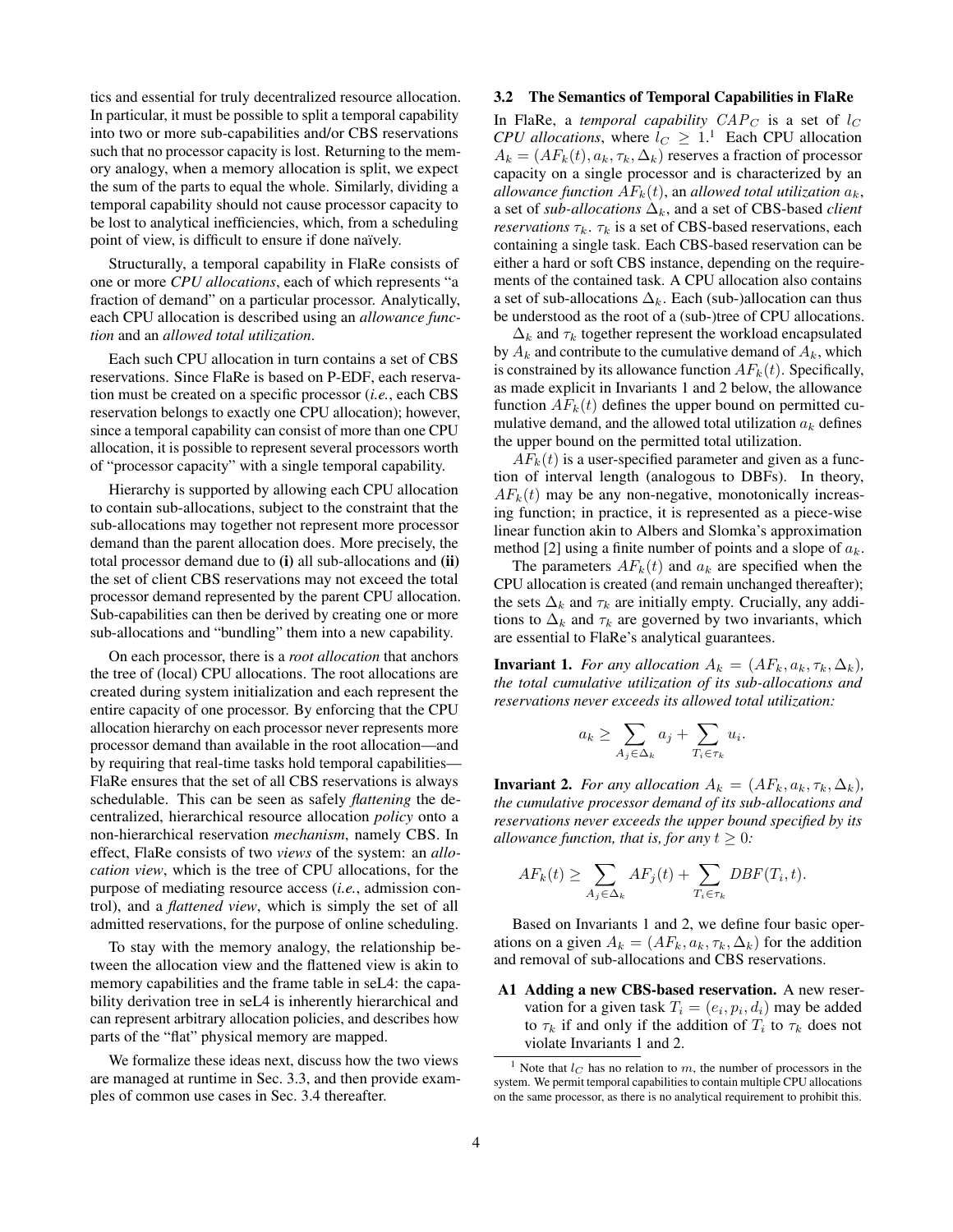- A2 Adding a new sub-allocation. A new sub-allocation  $A_i = (AF_i(t), a_i, \emptyset, \emptyset)$ , where  $AF_i(t)$  and  $a_i$  are specified as parameters to the operation, may be added to  $\Delta_k$  if and only if the addition does not violate Invariants [1](#page-3-2) and [2.](#page-3-3) Arbitrary trees of hieararchical allocations can be created with this operation.
- A3 Removing an existing reservation. Removal of an existing CBS reservation for a task  $T_i \in \tau_k$  can always be initiated as it only reduces demand and thus cannot violate Invariants [1](#page-3-2) and [2.](#page-3-3) Removing a CBS reservation from a CPU allocation demotes the contained task to best-effort status. This removal is delayed until the current server deadline  $d_{s,k}$  has expired, to avoid corner cases in which a task quickly switches between besteffort and real-time status (*i.e.*, it should not be possible to replenish a server's budget ahead of time by destroying and recreating it; see, *e.g.*, [\[6\]](#page-9-20) for a more nuanced discussion of such *reweighting* issues).
- A4 Removing an existing sub-allocation. An existing sub-allocation  $A_i$  can be removed from  $\Delta_k$  if and only if  $\Delta_j = \emptyset$  and  $\tau_j = \emptyset$ . The pre-condition requires the recursive removal of all reservations and sub-allocations of  $A_j$  prior to removal of  $A_j$  (which is analogous to the recursive revocation of memory in seL4 [\[23\]](#page-9-5)).

Capability derivation. As discussed in Sec. [3.1,](#page-2-2) in FlaRe, new capabilities can be derived by creating one or more sub-allocations (using operation A2) and "bundling" them into a new capability. To define this precisely, we define the *aggregate allocation set* of an allocation  $A_k$ , denoted as  $\Delta_{agg}(A_k)$ , as the set of all allocations recursively reachable from  $A_k$ ; formally  $\Delta_{agg}(A_k) = \Delta_k \cup$  $\left(\bigcup_{A_j \in \Delta_k} \Delta_{agg}(A_j)\right)$ . The derivation of a new capability is then defined as follows: given a capability  $CAP<sub>C</sub>$ , a new capability  $CAP_D$  may be derived from  $CAP_C$  such that

$$
CAP_D = \{A_y \mid A_y \in \Delta_{agg}(A_x) \land A_x \in CAP_C\}.
$$
 (3.1)

In other words, the allocations that constitute the derived capability  $CAP<sub>D</sub>$  must stem from (sub-)allocations reachable from the original capability  $CAP<sub>C</sub>$ . Derived capabilities are thus never more permissive than the capability from which they were derived. The operation also permits a single CPU allocation to be a part of multiple capabilities. That is, there can be two distinct capabilities, each containing the same CPU allocation within them, which allows CPU allocations to be selectively shared among multiple processes (just like memory pages may be shared among multiple processes).

Having established a precise definition of the resource allocation rules in FlaRe, we next describe how they are combined to ensure schedulability at runtime.

#### <span id="page-4-0"></span>3.3 The Scheduling of Flattened Reservation Trees

FlaRe enforces Invariants [1](#page-3-2) and [2](#page-3-3) for all CPU allocations. To guarantee schedulability, FlaRe further ensures that all CPU allocations stem from known *root allocations*, which

are special CPU allocations that represent the total capacity available on one processor. There is one such allocation per processor, and the root allocation of the  $\nu$ <sup>th</sup> processor is denoted as  $A_{\nu}^{root} = (AF_{\nu}^{root}, a_{\nu}^{root}, \tau_{\nu}^{root}, \Delta_{\nu}^{root})$ , where  $AF_{\nu}(t) = t$  and  $a_{\nu} = 1$ . The m root allocations are created during system initialization. Importantly, these are the *only* CPU allocations created from scratch; all other CPU allocations must be derived directly or indirectly from a root allocation using operation A2.

Allocation view. The  $m$  root allocations thus form a set of m trees from which all CPU allocations are reachable; we refer to this set of hierarchies as the *allocation view* of the system. The allocation view can be understood as a form of metadata that provides insight into the current hierarchical reservation structure. Importantly, the allocation view is used only during task admission, but *not* for online scheduling.

Flattened view. Instead, the hierarchical allocation view is flattened by combining the reservations from all CPU allocations at any level into a single task set (on each processor). To this end, we define the *aggregate reservation set* of an allocation  $A_k$  as  $\tau_{agg}(A_k) = \tau_k \cup \left(\bigcup_{A_j \in \Delta_k} \tau_{agg}(A_j)\right)$ . The *flattened view* on the  $\nu^{\text{th}}$  processor is then simply  $\tau_{agg}(A_{\nu}^{root}),$ the aggregate reservation set of the root allocation.

In FlaRe, the P-EDF scheduler schedules the flattened view. That is, on each of the  $m$  processors in the system, it schedules the set of aggregated CBS-based reservations  $\tau_{agg}(A_v^{root})$  corresponding to the local root allocation  $A_v^{root}$ . By explicitly splitting the allocation view from the flattened view, the allocation *policy* (which is reflected in the allocation view) and the scheduling *mechanism* (which only considers the flattened view) are cleanly separated in FlaRe.

Finally, the *root capability*  $CAP_0 = \{A_1^{root}, \ldots, A_m^{root}\}$ describes the entirety of the system's processing capacity.  $CAP<sub>0</sub>$  is created during the boot sequence; all other capabilities must stem directly or indirectly from the root capability.

Together with Invariants [1](#page-3-2) and [2,](#page-3-3) these simple allocation and scheduling rules guarantee that the flattened sets of reservation are indeed schedulable under P-EDF. We establish this property formally in Sec. [3.5,](#page-5-0) after first providing some examples to illustrate the utility of FlaRe.

#### <span id="page-4-1"></span>**3.4** Example Uses of FlaRe: Choosing  $a_k$  and  $AF_k(t)$

When creating a new sub-allocation  $A_k$ , the parameters  $a_k$ and  $AF_k(t)$  are specified by the invoking process. This naturally poses the question—what are appropriate values?

The allowed total utilization  $a_k$  is the simpler of the two parameters. It simply provides a hard upper limit on the maximum utilization of all tasks and sub-allocations. Thus, if the intention is to limit a subsystem to reserve at most 20% of a processor, the choice  $a_k = 0.2$  would be appropriate.

Determining an appropriate allowance function  $AF_k(t)$  is slightly more involved. In the simplest case, if the intention is to simply reserve a fraction of processor capacity for besteffort or implicit-deadline tasks, it is appropriate to choose  $AF_k(t) = a_k \cdot t$ . (This also makes for an apt default value in concrete implementations of FlaRe.)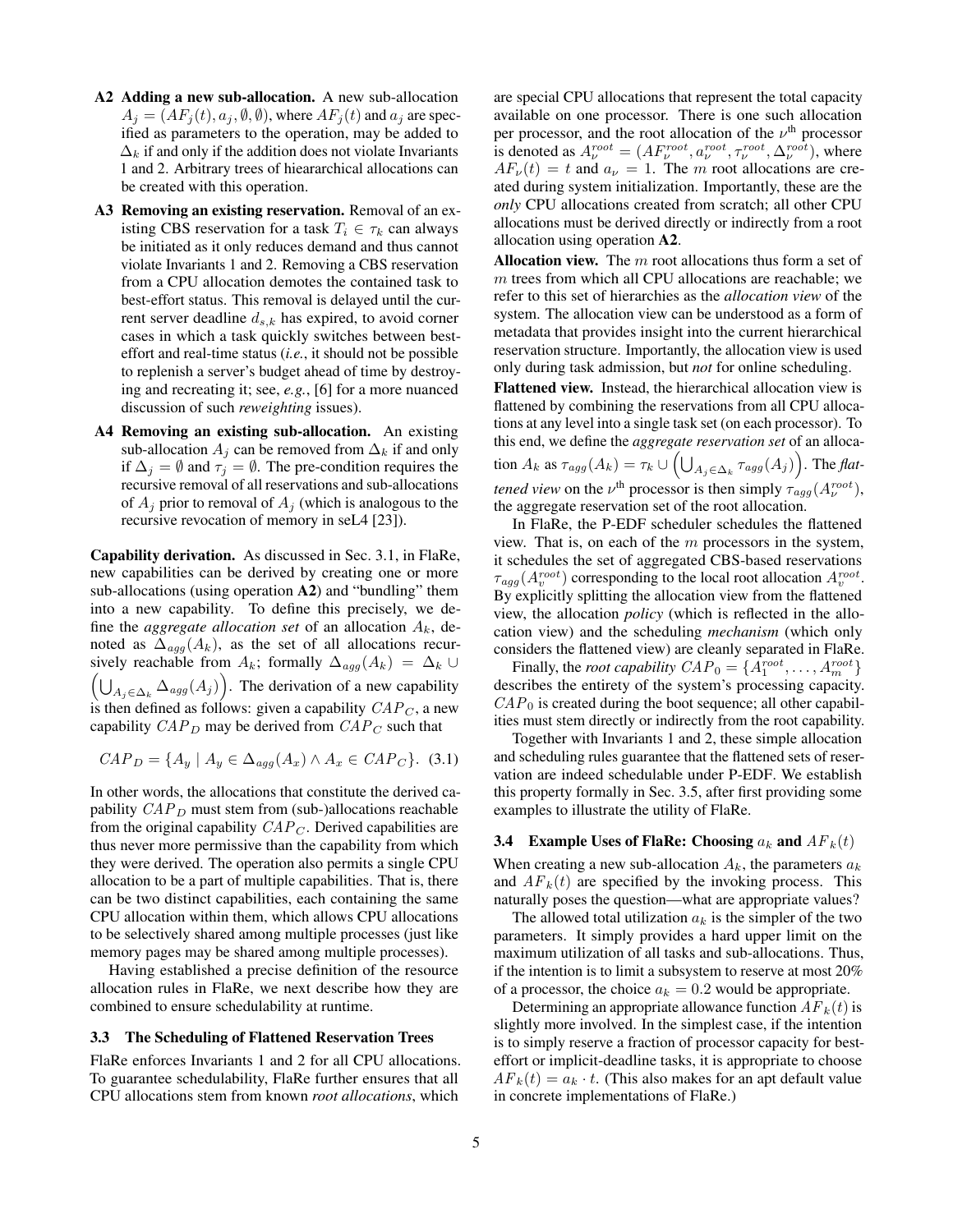If, however, real-time tasks with constrained deadlines are to be supported, it is advisable to choose a more explicit  $AF_k(t)$ . For instance, suppose that a subsystem initialization task is to create a capability for a set  $\tau_s$  of (hard) real-time tasks that comprise the subsystem. Assuming the requirements of all tasks in  $\tau_s$  are known, a well-chosen allowance function would be  $AF_k(t) = \sum_{T_i \in \tau_s} DBF(T_i, t)$ . In other words, for known task sets, FlaRe can be configured to yield exactly matching allocations, which helps to avoid pessimism, as we establish in Theorem [2](#page-5-2) below.

#### <span id="page-5-0"></span>3.5 Temporal Correctness in FlaRe

A key feature of FlaRe is that, by enforcing Invariants [1](#page-3-2) and [2](#page-3-3) *locally* within each allocation, the schedulability of *all* reservations comprising the flattened view is always guaranteed. This is accomplished without imposing any additional utilization loss (besides that inherent in any partitioned scheduling approach). That is, FlaRe's hierarchical capability system does not impose any additional limitations on the workloads that can be supported. We begin by showing that Invariants [1](#page-3-2) and [2](#page-3-3) imply schedulability.

<span id="page-5-3"></span>**Lemma 1.** Let  $\tau_{agg}(A_k)$  denote the aggregate reservation set of a CPU allocation  $A_k$ . Then  $U(\tau_{agg}(A_k)) \le a_k$ .

*Proof.* Let h denote the height of the sub-allocation tree rooted at  $A_k$ . We prove the lemma by induction over h.

Base case: if  $h = 0$  (*i.e.*, if  $A_k$  is a leaf), then the claim follows from Constraint [1](#page-3-2) since  $\Delta_k = \emptyset$  in leaf nodes.

Induction step: suppose the claim holds for  $h - 1$ . Then:

$$
U(\tau_{agg}(A_k)) = U(\tau_k) + \sum_{A_j \in \Delta_k} U(\tau_{agg}(A_j))
$$
  
{ induction hypothesis }\n
$$
\leq U(\tau_k) + \sum_{A_j \in \Delta_k} a_j
$$
  
{ definition of  $U(\tau_k)$  }\n
$$
= \sum_{T_j \in \tau_k} u_j + \sum_{A_j \in \Delta_k} a_j
$$
  
{ Invariant 1 }\n
$$
\leq a_k.
$$

The same relationship applies to allowance functions, which we summarize as follows.

<span id="page-5-4"></span>**Lemma 2.** Let  $\tau_{agg}(A_k)$  denote the aggregate reservation set of a CPU allocation  $A_k$ .  $\sum_{T_j\in \tau_{agg}(A_k)} DBF(T_j,t)$  for all  $t\geq 0.$ Then  $AF_k(t) \geq$ 

*Proof.* Omitted; follows analogously to Lemma [1.](#page-5-3)  $\Box$ 

The flattened view is thus always schedulable in FlaRe.

<span id="page-5-7"></span>**Theorem 1.** Let  $\tau_{agg}(A_{\nu}^{root})$  denote the aggregated set of reservations scheduled on the  $\nu$ <sup>th</sup> processor with root allocation  $A_{\nu}^{root}$ . Under FlaRe, the flattened set of reservations  $\tau_{agg}(A_{\nu}^{root})$  is schedulable under EDF.

*Proof.* From Lemma [1,](#page-5-3) it follows that

<span id="page-5-5"></span>
$$
U(\tau_{agg}(A_{\nu}^{root})) \le a_{\nu}^{root} = 1.
$$
 (3.2)

From Lemma [2,](#page-5-4) and since  $AF_{\nu}^{root}(t) = t$ , it follows that

<span id="page-5-6"></span>
$$
\forall t: \quad AF_{\nu}^{root}(t) = t \ge \sum_{T_j \in \tau_{agg}(A_{\nu}^{root})} DBF(T_j, t). \tag{3.3}
$$

Recall that FlaRe employs P-EDF, and recall from Sec. [2](#page-1-0) that Eqs. [\(3.2\)](#page-5-5) and [\(3.3\)](#page-5-6) together are Baruah *et al*.'s [\[4\]](#page-9-13) exact schedulability test for uniprocessor EDF, see Eq. [\(2.1\)](#page-2-1). The aggregated set of reservations  $\tau_{agg}(A_{\nu}^{root})$  is thus schedulable under EDF, which FlaRe employs on each processor.  $\Box$ 

Theorem [1](#page-5-7) shows that FlaRe's capability system ensures temporal correctness. The second key feature of FlaRe is that there is no need to over-provision resources.

<span id="page-5-2"></span>Theorem 2. FlaRe can be configured to have arbitrarily small utilization loss w.r.t. each processor.

*Proof.* By design, for any desired CPU allocation  $A_k$ , it is possible to compute each  $AF_k(t)$  and  $a_k$  such that  $a_k = \sum_{A_j \in \Delta_k} a_j + \sum_{T_j \in \tau_k} u_j$ , and, for all t,  $AF_k(t) =$  $\sum_{A_j \in \Delta_k} AF_j(t) + \sum_{T_j \in \tau_k} DBF(T_j, t)$  Thus, any feasible task set (*i.e.*, any task set that passes Baruah *et al*.'s schedulability condition [\[4\]](#page-9-13)) can be arranged into a hierarchy of CPU allocations of arbitrary structure and depth.  $\Box$ 

To summarize, FlaRe provides a capability system for timely processor access that has several attractive conceptual properties: it is compliant with the accepted notion of hierarchical isolation and sub-capabilities in seL4 [\[23\]](#page-9-5), its admission control rules (Invariants [1](#page-3-2) and [2\)](#page-3-3) require only capability-local information (*i.e.*,  $AF_k(t)$ ,  $a_k$ ,  $\Delta_k$ , and  $\tau_k$ ) to ensure system-wide schedulability, it reduces to simple, non-hierarchical online scheduling, and finally, it does not impose any additional utilization loss beyond that inherent in partitioned scheduling (which is highly attractive from a scheduling overhead point of view [\[5\]](#page-9-12)).

However, to be a viable solution in practice, it must be possible to implement FlaRe in a real OS with little difficulty and low overheads. To evaluate this aspect, we implemented prototypes of FlaRe in two (quite different) real-time OSs.

# <span id="page-5-1"></span>4 Proof of Concept: FlaRe in LITMUS<sup>RT</sup>

To evaluate FlaRe in a multiprocessor context, we imple-mented it in LITMUS<sup>RT</sup> [\[10\]](#page-9-21), a real-time extension of the Linux kernel. Although LITMUS<sup>RT</sup> is not a capabilitybased operating system, it is a suitable proving ground for demonstrating the simplicity and practicality of FlaRe in a non-trivial OS environment; LITMUSRT further provides some of the required scheduling infrastructure. In particular, we used the P-EDF scheduler and benchmarking framework available in LITMUSRT to implement and evaluate FlaRe. We begin by describing key choices in the implementation of FlaRe in LITMUS<sup>RT</sup> (hereafter *FLRT* for brevity) and then discuss the practicality of FlaRe based on experimental

 $\Box$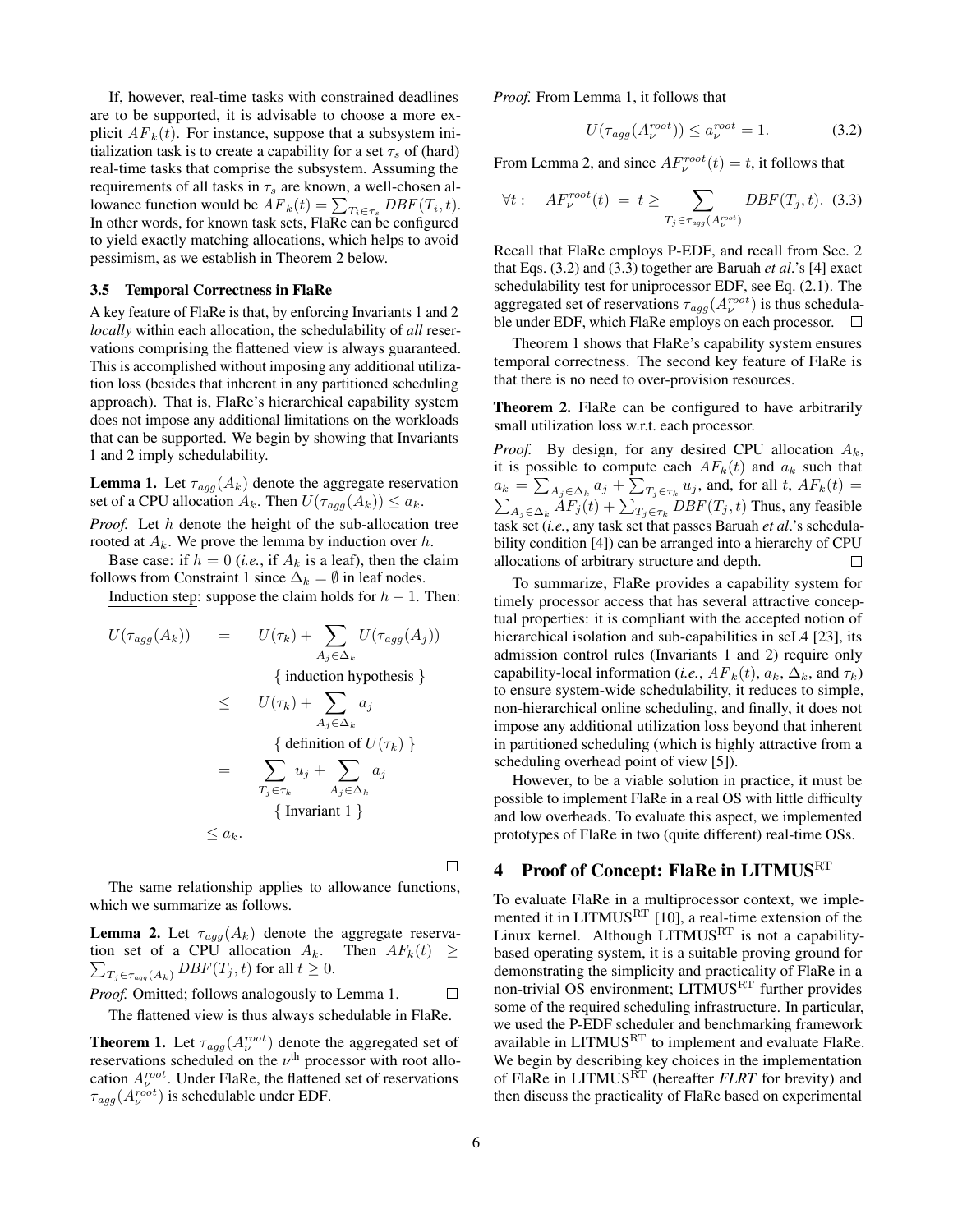results from FLRT. We also discuss the notion of *implicit capabilities*, an extension of the basic capability-based model that simplifies the integration of FlaRe into legacy systems.

#### 4.1 Implementation

We implemented FlaRe in the latest version of LITMUS<sup>RT</sup>, based on Linux 3.0. When the system boots up, a root allocation is created for each of the processors in the system along with the root capability, which is granted to all privileged (root) processes (discussed in more detail in Sec. [4.3](#page-7-1) below). FLRT provides a system call interface for user programs which consists of (i) system calls that implement operations A2 and A4 to allow user-space processes to create arbitrary CPU allocation hierarchies, (ii) a system call for deriving a new capability from an existing one (which enforces Eq.  $(3.1)$ , and (iii) a system call for granting a capability to a particular process. LITMUSRT already provided system calls for real-time tasks to join and leave the system (*i.e.*, to create and destroy reservations), which we retrofitted to support operations A1 and A3. We also modified the existing P-EDF scheduling plugin in LITMUS<sup>RT</sup> to ensure that realtime processes are admitted into the system only if they hold a capability with sufficient unallocated processor demand. Further, FLRT implements both hard and soft reservations, and user processes are free to choose either type.

A key component of FlaRe is the admission control test that is part of operations A1 and A2. The overhead of this test, which checks Invariants [1](#page-3-2) and [2,](#page-3-3) depends primarily on the efficiency of adding and comparing (approximated) DBFs and allowance functions. To control the runtime and memory costs of admission control, the number of points  $k$  used to approximate these functions is a configurable, userspace-specified parameter in FLRT.

Like most OSs, Linux (and consequently LITMUS<sup>RT</sup>) does not support floating-point operations in the kernel. In FLRT, we implemented all operations on allowance functions and demand bound functions using integer arithmetic. The use of integer arithmetic causes a loss of precision in the calculations due to rounding errors. Care must be taken to ensure that these errors do not result in an unschedulable system during task admission. In FLRT, we deal with this by rounding values pessimistically, which consequently introduces some utilization loss. However, this utilization loss is negligible in practice as  $LITMUS<sup>RT</sup>$  uses nanoseconds to express all temporal parameters; rounding errors are thus minuscule in relation to typical task parameter magnitudes.

FLRT supports both hard and soft CBS reservations. At first, it may seem like implementing these requires significant scheduling machinery. However, due to the constraints FlaRe places on the use of CBS reservations, their implementation is trivial. Recall that in FlaRe, each CBS reservation contains exactly one task and has parameters identical to the contained task. Implementing per-task CBS reservations in FLRT thus consists of initializing a per-job timer which detects when a job has exhausted its budget (using LITMUSRT's precise budget enforcement for real-time tasks). At this point, if the

<span id="page-6-0"></span>

Figure 1: Worst- and average-case scheduling overheads due to regular P-EDF without FlaRe, FlaRe with soft CBS reservations, and FlaRe with hard CBS reservations, as measured in LITMUS<sup>RT</sup> on a 16-core Intel Xeon X7550 2.0 GHz platform.

job is still incomplete (that is, it has overrun its budget), the hard and soft CBS rules (as described in Sec. [2\)](#page-1-0) are applied to extend the deadline and replenish the budget appropriately.

In summary, FLRT is a feature-complete prototype of FlaRe and thus sufficient for providing realistic overheads.

#### 4.2 Overheads

There are two main runtime overheads in FLRT to be considered: scheduling overheads arising from the use of pertask CBS-based reservations, and task admission overheads caused by the introduction of the admission control test. While the former is a recurring, per-job overhead, the latter is a one-time cost that arises only once during task admission. Any increases in scheduling overhead are thus highly undesirable, whereas admission costs are more flexible. For this reason, FlaRe is intentionally designed such that most costs are incurred during task admission.

Scheduling overhead. Due to the simplified implementation of CBS, we expected the scheduling overhead from the use of per-task CBS containers to be negligible. To confirm this, we measured the overhead of scheduling a varying number of tasks under three different configurations of P-EDF: regular P-EDF without FlaRe, and FlaRe with hard and soft CBS reservations (the experimental setup is described in Appendix [A\)](#page-10-0). Fig. [1](#page-6-0) depicts the observed worstand average-case scheduling overheads. As is apparent, any scheduling overhead added due to per-task CBS reservations is negligible—no increase in overheads is apparent, that is, the overheads are entirely subsumed by measurement noise. This shows that per-task CBS reservations are indeed an efficient method of ensuring isolation among tasks.

Admission and memory overhead. Due to space constraints, the results from our evaluation of task admission and memory overheads in FlaRe can be found in Appendix [A.](#page-10-0) To summarize our results, both admission and memory overheads vary depending on  $k$ , the number of points used to represent allowance functions and DBFs. We checked values of  $k$  up to 20, considerably greater than the minimum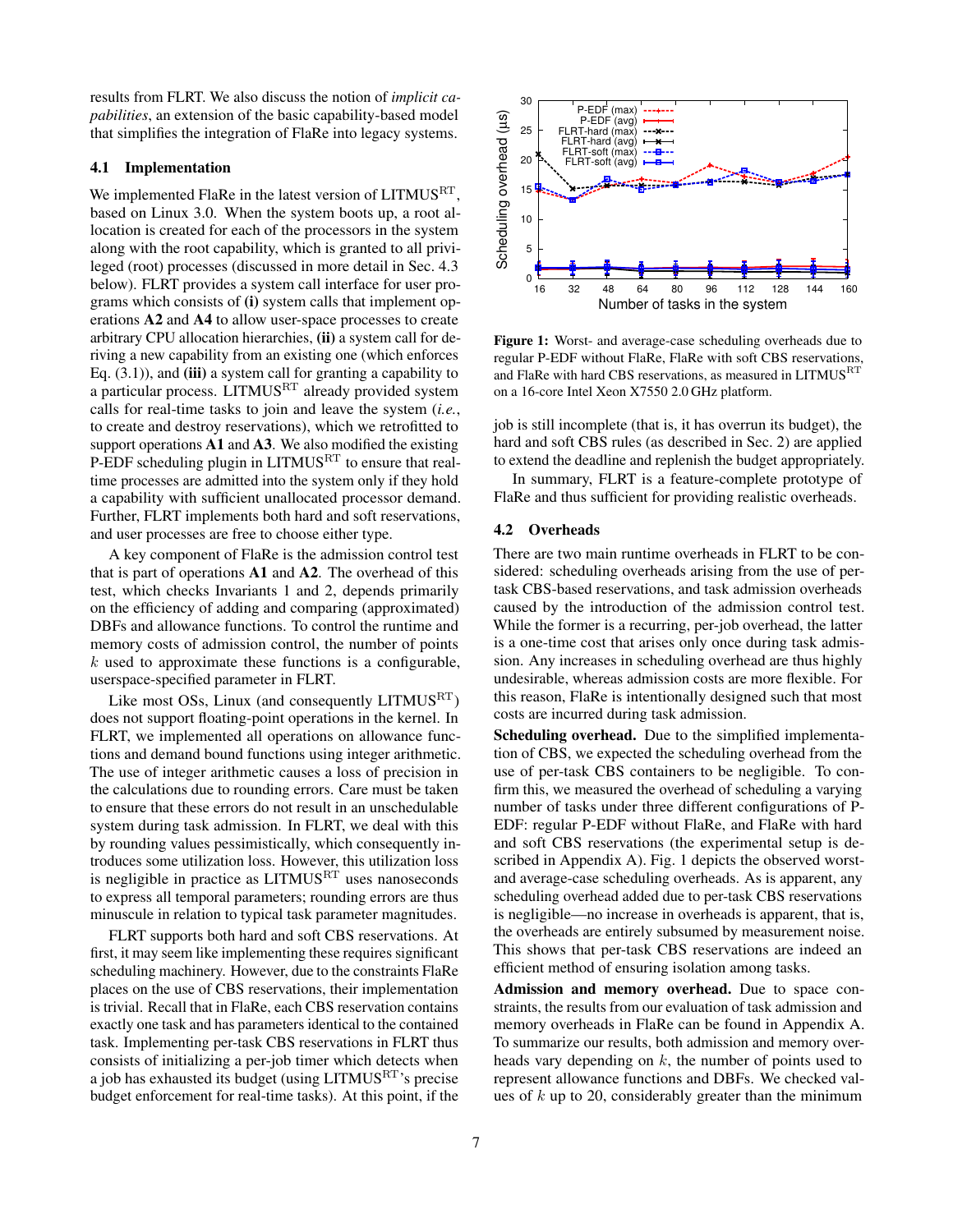value we estimated as sufficient to avoid utilization loss (see Appendix [A\)](#page-10-0), and the overheads are within an acceptable range for both admission time and memory usage. Admission overhead was on the order of tens of milliseconds for  $k = 20$  (recall that this is a one-time cost and that task admission is a rare event in comparison to job scheduling). The memory overhead of storing 3,000 allocations with  $k = 20$ was around 2.5 MiB of memory, a low cost relative to the memory typically available in modern multicore platforms.

#### <span id="page-7-1"></span>4.3 Implicit Capabilities

In a normal capability-based system, processes must explicitly grant a capability to each of their child processes during creation. However, this is cumbersome to support in legacy systems such as Linux, as modifying the entire software stack to use the new FlaRe interfaces would be burdensome.

To overcome this issue, we introduced the notion of *implicit capabilities*. The idea behind implicit capabilities is that a process may be admitted into the system as a real-time task, even in the absence of an explicitly granted capability, if another process, termed the *implicit capability supplier*, is assigned to grant its capability to the process "on demand."

For example, with a simple change to X11, all GUI tasks in the system are assigned the X11 server process as their implicit capability supplier. Further, by default, the parent process becomes the implicit capability supplier when a new child is forked. Thus, without further setup and without modification of the shell, a real-time task launched from a shell running within a terminal emulator would transitively have access to X11's temporal capability.

As another example, all privileged (root) processes in the system are assigned the "init" process, a process granted the root capability at system initialization, as their implicit capability supplier. Thus, all privileged processes are implicitly granted the root capability in FLRT.

Using implicit capabilities, FlaRe can be integrated into complex legacy systems with few changes to existing software. Next, we discuss a prototype implementation of FlaRe within a truly capability-based microkernel.

## <span id="page-7-0"></span>5 Proof of Concept: FlaRe in seL4

To show that FlaRe is practical in a capability-based OS, we developed a prototype in seL4. Multiprocessor features in seL4 are still experimental, so we only deal with the uniprocessor case here. In true microkernel fashion, the seL4 implementation of FlaRe separates policy and mechanisms, by implementing the former at user-level and only the latter inside the kernel. Specifically, the kernel provides scheduling capabilities and enforces their semantics, while the admission procedure and data (DBFs) are contained in a trusted user-level process. Note that the FlaRe implementation is a prototype that is not yet formally verified.

#### 5.1 seL4 Scheduling

Original seL4 uses a priority-based round-robin scheduler with 256 priorities. We introduce a new highest priority level

where threads are scheduled according to EDF. To implement the EDF scheduler, we added two binary heaps: a release queue of tasks waiting for job release and a ready queue of released tasks waiting to execute. To prevent interrupts aimed at the round-robin scheduler from disrupting EDFpriority tasks, we disabled timer ticks for non-EDF tasks (making non-EDF priorities non-preemptive), allowing us to use a single 64-bit timer for the EDF implementation (a comprehensive implementation would restore preemption). We have also added a CBS implementation to the kernel.

#### 5.2 Scheduling Capabilities

We introduce two new types of capabilities: scheduling capabilities, and a scheduling control capability. Standard seL4 capability operations apply: these capabilities can be moved, copied, revoked, recycled and deleted.

*Scheduling capabilities* acts as access tokens to in-kernel *scheduling contexts*, analogous to CPU allocations in FlaRe. Scheduling contexts are either *bindable* or not, and specify hard or soft CBS. Bindable scheduling contexts can be bound to a single thread, which will then be scheduled by EDF using the parameters of that context. If a bindable context becomes unbindable, a bound thread will revert to its previous priority.

The *scheduling control capability* is granted to the initial task in a seL4 system via the startup protocol and gives the possessor complete control over the EDF scheduler. Three operations are possible when invoking this capability: Configure (set parameters in a scheduling context), Bind (bind a scheduling context to a thread) and SetBindable (change the bindable bit in a scheduling context). A process with access to the scheduling control capability can distribute scheduling capabilities throughout the system and revoke at will.

Like other seL4 objects, any user process can create a scheduling context (with all parameters set to 0) by re-typing an *untyped* object (representing a right to use memory). However, scheduling contexts cannot be configured or bound to threads without invoking the scheduling control capability.

Unlike the FLRT, seL4 provides no in-kernel admission test, this policy is implemented in a user-level server (the holder of the scheduling-control capability), similarly to the memory-management policy. This server is trusted, as it can configure the system in an overload state, causing deadlines to be missed, which is again analogous to servers managing memory, which can corrupt the managed (sub-)system.

#### 5.3 Admission Control

For our FlaRe implementation on seL4, task admission is performed by a trusted *time manager*, which possesses the scheduling control capability and runs at the highest non-EDF priority. This ensures that admission control cannot interfere with existing EDF tasks, separates policy from mechanism and supports the use of floating-point arithmetic.

The time manager implements the hierarchical allocation tree and provides split and revoke to clients. Capabilities in the tree are assigned a unique ID by which client and server can identify them (the root has ID 0 and a 100% CPU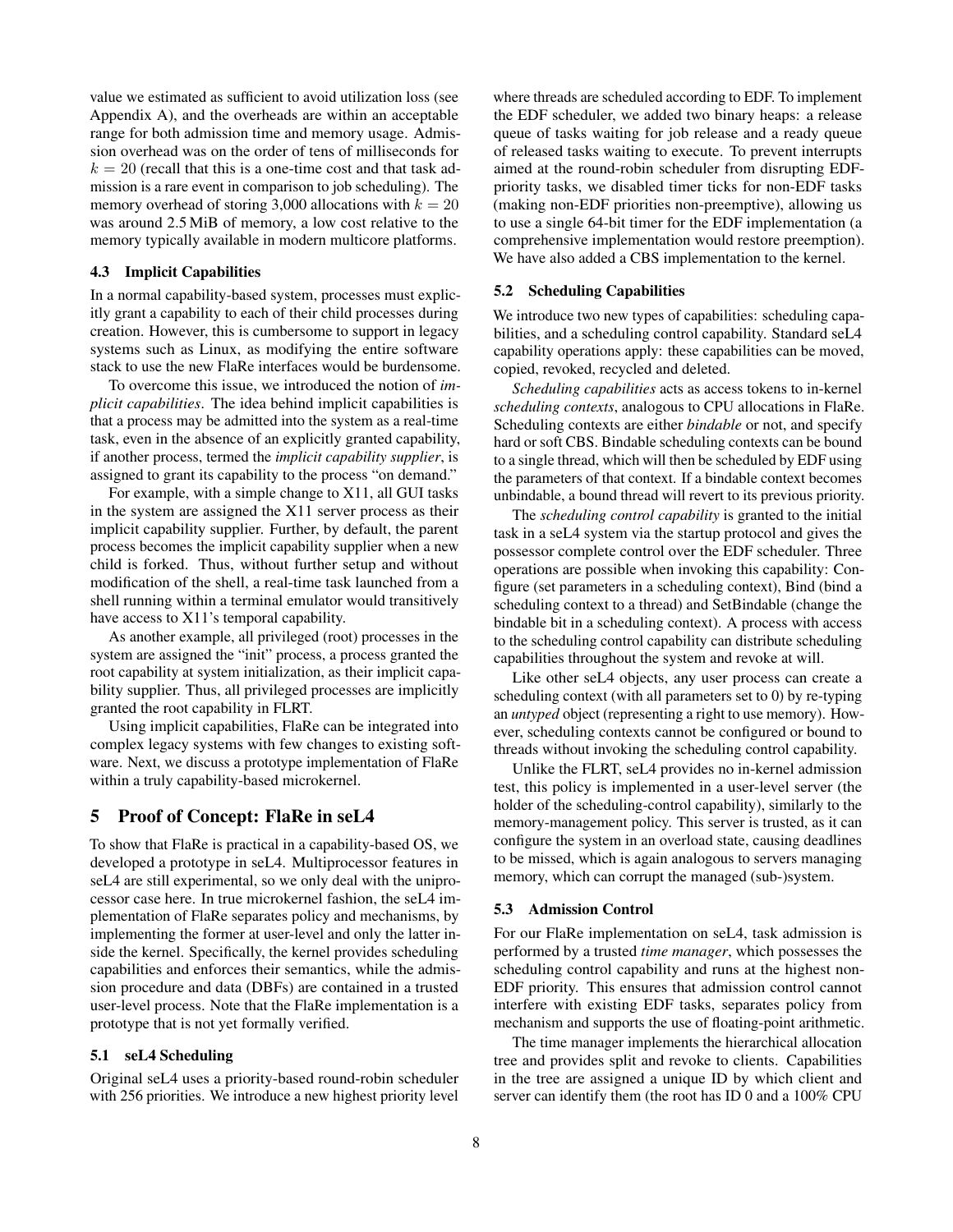<span id="page-8-1"></span>

Figure 2: Scheduling overheads in seL4, as measured on a single core of a SabreLite 1 GHz ARM Cortex-A9 MPCore platform.

allocation). During a split operation, the server performs the admission test; if successful, it returns the ID of a capability to a bindable scheduling context. The manager also sets the parent capability as unbindable, to preserve the integrity of the tree. To implement revoke, the manager keeps copies of all capabilities, so they can be revoked without contacting clients. Appendix [B](#page-11-0) illustrates a sample system.

## 5.4 Evaluation

Admission tests in seL4 use the same code as in FLRT, so their cost is the same (modulo the very small inter-process communication cost and performance differences in the hardware); we did not evaluate them again. Instead, we focus on scheduling overhead, comparing the seL4 EDF scheduler with and without CBS (see Appendix [C](#page-11-1) for full details). Scheduling in seL4 is about four times faster than in FLRT (despite the slower processor), which increases the relative impact of FlaRe. [Figure 2](#page-8-1) shows that the CBS implementation adds a small  $(0.09 \mu s)$  *constant* overhead to a scheduling decision an overhead to small to be observed in FLRT. We observe no difference between CBS types.

## <span id="page-8-0"></span>6 Related Work

Capability-based access control is a classic concept that dates back to Dennis and Van Horn [\[15\]](#page-9-0), and which has long been employed in OSs [\[20,](#page-9-22) [29,](#page-9-23) [34\]](#page-9-2). (A detailed historical overview of capability-based access control can be found in [\[27\]](#page-9-1).) As discussed in Secs. [1](#page-0-0) and [3,](#page-2-0) our work on temporal capabilities is explicitly inspired by seL4 [\[23\]](#page-9-5) and its resource-management model [\[17\]](#page-9-8). In particular, the primary objective in the design of FlaRe was the *efficient* support of *arbitrary* derivation trees as they arise naturally from seL4's sub-capability semantics. In FlaRe, this goal is achieved by *flattening* all allocation hierarchies prior to scheduling.

A similar notion of flattening was recently applied by Lackorzynski *et al*. [\[25\]](#page-9-9) to the problem of real-time virtualization (and implemented in Fiasco.OC [\[24\]](#page-9-3)). Lackorzynski *et al*. observed that the hierarchical scheduling of

VMs (where the host scheduler selects a VM to execute, and then the VM-internal scheduler selects the actual task to dispatch) can lead to inefficiencies. This is because a single, per-VM host-level processor reservation can be insufficient to express the varied timing requirements of encapsulated workloads [\[25\]](#page-9-9), especially in a multi-VM scenario. By exporting sufficient scheduling metadata from the virtual machines to the host—that is, by *flattening* the hierarchical scheduler—the utilization loss from over-provisioning was reduced [\[25\]](#page-9-9). FlaRe also uses the flattening idea, but significantly expands on it by providing *formal, provably efficient semantics for sub-capabilities* that ensure that the system remains schedulable at all times. (Lackorzynski *et al*. [\[25\]](#page-9-9) do not provide details on how they integrated flattening into Fiasco.OC's capability system [\[24\]](#page-9-3), nor do they consider how to enforce schedulability in a non-centralized and efficient manner, which are the two cornerstones of FlaRe.) Another difference is that their system uses fixed-priority scheduling, whereas FlaRe derives its efficiency w.r.t. utilization loss from EDF. We consider Lackorzynski *et al*.'s work to be complementary to FlaRe as their proposal is both very much in alignment in its motivation and also ideally suited to hosting VMs on top of a FlaRe-equipped hypervisor.

While Lackorzynski *et al*. identified benefits in avoiding hierarchical scheduling, there are nonetheless cases where it is explicitly desired as a means of integrating and isolating (legacy) subsystems; consequently, there has been considerable research into hierarchical scheduling in recent years (*e.g.*, see [\[12](#page-9-24)[–14,](#page-9-25) [16,](#page-9-26) [19,](#page-9-27) [26,](#page-9-28) [35\]](#page-9-10)). Compared to FlaRe, hierarchical scheduling differs in two ways. First, FlaRe has been designed from the ground up for capability-based systems, and therefore supports *arbitrarily deep allocation hierarchies without utilization loss*. This is important as capabilities can be derived any number of times. On the other hand, FlaRe cannot support application-specific schedulers, as a primary motivation for hierarchical scheduling is the integration of multiple (legacy) applications, *each with its own dedicated local scheduler*. Second, as FlaRe is based on a single-level scheduler, it has a (slight) advantage in runtime efficiency. In contrast, a hierarchical scheduler traverses the entire hierarchy until a suitable leaf node is found, which adds to scheduling overheads (especially in deep hierarchies). While FlaRe technically still uses "hierarchical scheduling" in the form of CBS reservations [\[1\]](#page-9-15), there are no scheduling decisions to be made at the second "level" since FlaRe uses *per-task* reservations. Thus, while hierarchical scheduling could conceivably be repurposed to support temporal capabilities, FlaRe is simpler and more efficient in practice.

A key technique in FlaRe is the use of allowance functions to characterize the permissible aggregate demand of entire subtrees; Baruah and Fisher [\[3\]](#page-9-29) similarly applied DBFs to entire hierarchical component trees in an analysis of a component system hosted on top of global EDF.

Finally, Parmer and West [\[30\]](#page-9-30) recently presented HiRes, a complete system architecture for the hierarchical management of processor reservations, memory, and I/O resources.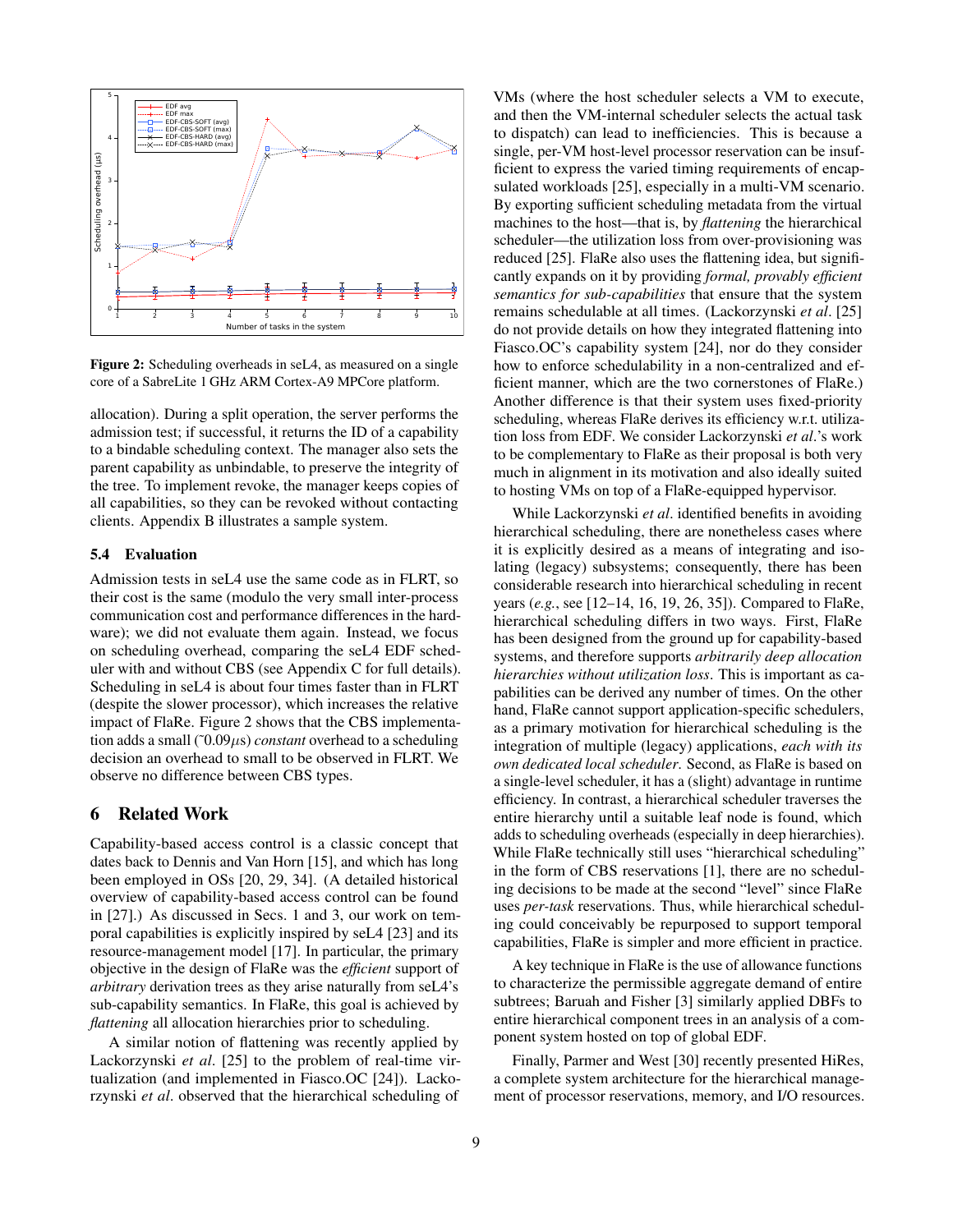Similar to the seL4 model [\[23\]](#page-9-5) adopted in FlaRe, HiRes allows the granting and revocation of resources and can thus be considered to be a capability system. In terms of scope, Parmer and West's work [\[30\]](#page-9-30) is complementary to ours: whereas FlaRe does not address I/O and memory resources (although seL4 [\[23\]](#page-9-5) does), HiRes does not address schedulability or the semantics of hierarchical processor reservations. It would thus be interesting to combine both approaches.

## <span id="page-9-11"></span>7 Conclusion, Limitations, and Future Work

We presented FlaRe, a simple and efficient temporal capability system for secure, safe, and decentralized management of timely processor access. The defining characteristic of FlaRe is that it supports arbitrary sub-capability derivation trees without utilization loss, which it accomplishes by flattening them prior to scheduling. The simplicity of this approach translates into low runtime overheads, as evidenced by the two implementations in  $LITMUS<sup>RT</sup>$  and seL4.

FlaRe provides isolated temporal capabilities based on sound scheduling theory, but it is certainly not the only piece of the isolation and predictability puzzle. In particular, various other factors such as cache interference (*e.g.*, [\[28\]](#page-9-31)) and bus contention (*e.g.*, [\[21\]](#page-9-32)) need to be taken into account. These issues, however, are orthogonal to the problem addressed by FlaRe, and proper temporal capabilities are still useful even if some level of hardware interference remains.

We did not consider the issue of overhead accounting in detail. In addition to cache interference, scheduling and interrupt overheads must be accounted for. Scheduling overheads can be dealt with by inflating execution budgets [\[7\]](#page-9-33); in FlaRe, such overheads are implicitly accounted for by charging all preemption costs to the budget of the preempting reservation.

Hard interrupts associated with job releases are more challenging, and similar issues are encountered in hierarchical scheduling as well, as observed by Phan *et al*. [\[32\]](#page-9-34). A pragmatic solution in LITMUS<sup>RT</sup> is to use a dedicated core for interrupt handling to shield real-time tasks [\[7\]](#page-9-33). A more sophisticated solution, left to future work, similar to Phan *et al*.'s approach, associates each task with a separate CPU allocation describing the arrival characteristics of task-related interrupts. We also seek to introduce support for locking and/or IPC primitives that guarantee temporal isolation across reservations despite budget overruns [\[8\]](#page-9-35).

## References

- <span id="page-9-15"></span>[1] L. Abeni and G. Buttazzo. Integrating multimedia applications in hard real-time systems. In *RTSS '98*, 1998.
- <span id="page-9-19"></span>[2] K. Albers and S. Slomka. An event stream driven approximation for the analysis of real-time systems. In *ECRTS '04*, 2004.
- <span id="page-9-29"></span>[3] S.K. Baruah and N. Fisher. Component-based design in multiprocessor real-time systems. In *ICESS '09*, 2009.
- <span id="page-9-13"></span>[4] S.K. Baruah, A.K. Mok, and L.E. Rosier. Preemptively scheduling hard-real-time sporadic tasks on one processor. In *RTSS '90*, 1990.
- <span id="page-9-12"></span>[5] A. Bastoni, B.B. Brandenburg, and J.H. Anderson. An empirical comparison of global, partitioned, and clustered multiprocessor EDF schedulers. In *RTSS '10*, 2010.
- <span id="page-9-20"></span>[6] A. Block. *Adaptive Multiprocessor Real-Time Systems*. PhD thesis, University of North Carolina at Chapel Hill, 2008.
- <span id="page-9-33"></span>[7] B. Brandenburg. *Scheduling and Locking in Multiprocessor Real-Time*

*Operating Systems*. PhD thesis, The University of North Carolina at Chapel Hill, 2011.

- <span id="page-9-35"></span>[8] B. Brandenburg. Virtually exclusive resources. Technical Report MPI-SWS-2012-005, MPI-SWS, May 2012.
- <span id="page-9-37"></span>[9] B.B. Brandenburg and J.H. Anderson. Feather-trace: A light-weight event tracing toolkit. In *OSPERT '07*, 2007.
- <span id="page-9-21"></span>[10] B.B. Brandenburg, A.D. Block, J.M. Calandrino, U. Devi, H. Leontyev, and J.H. Anderson. LITMUS RT: A status report, 2007.
- <span id="page-9-17"></span>[11] G. Buttazzo, G. Lipari, L. Abeni, and M. Caccamo. *Soft Real-Time Systems: Predictability vs. Efficiency (Series in Computer Science)*. Plenum Publishing Co., 2005.
- <span id="page-9-24"></span>[12] S. Chen, L.T.X. Phan, J. Lee, I. Lee, and O. Sokolsky. Removing abstraction overhead in the composition of hierarchical real-time systems. In *RTAS '11*, 2011.
- [13] R.I. Davis and A. Burns. Hierarchical fixed priority pre-emptive scheduling. In *RTSS '05*, 2005.
- <span id="page-9-25"></span>[14] Z. Deng and J.W.S. Liu. Scheduling real-time applications in an open environment. In *RTSS '97*, 1997.
- <span id="page-9-0"></span>[15] J.B. Dennis and E.C. Van Horn. Programming semantics for multiprogrammed computations. *Comm. of the ACM*, 9:143–155, 1966.
- <span id="page-9-26"></span>[16] A. Easwaran, M. Anand, and I. Lee. Compositional analysis framework using edp resource models. In *RTSS '07*, 2007.
- <span id="page-9-8"></span>[17] D. Elkaduwe, G. Klein, and K. Elphinstone. Verified protection model of the seL4 microkernel. In *VSTTE*, volume 5295 of *LNCS*, pages 99–114, Toronto, Canada, October 2008.
- <span id="page-9-36"></span>[18] P. Emberson, R. Stafford, and R. I. Davis. Techniques for the synthesis of multiprocessor tasksets. In *WATERS 2010*, 2010.
- <span id="page-9-27"></span>[19] X. Feng and A.K. Mok. A model of hierarchical real-time virtual resources. In *RTSS '02*, 2002.
- <span id="page-9-22"></span>[20] N. Hardy. Keykos architecture. *SIGOPS Oper. Syst. Rev.*
- <span id="page-9-32"></span>[21] Y. Heechul, G. Yao, R. Pellizzoni, M. Caccamo, and L. Sha. Mem-Guard: Memory bandwidth reservation system for efficient performance isolation in multi-core platforms. In *RTAS'13*, 2013.
- <span id="page-9-4"></span>[22] G. Heiser. Hypervisors for consumer electronics. In *Consumer Communications and Networking Conference, 2009. CCNC 2009. 6th IEEE*, pages 1–5. IEEE, 2009.
- <span id="page-9-5"></span>[23] G. Klein, K. Elphinstone, G. Heiser, J. Andronick, D. Cock, P. Derrin, D. Elkaduwe, K. Engelhardt, R. Kolanski, M. Norrish, T. Sewell, H. Tuch, and S. Winwood. seL4: formal verification of an os kernel. In *SOSP '09*, 2009.
- <span id="page-9-3"></span>[24] A. Lackorzynski and A. Warg. Taming subsystems: capabilities as universal resource access control in L4. In *IIES '09*, 2009.
- <span id="page-9-9"></span>[25] Adam Lackorzynski, Alexander Warg, Marcus Völp, and Hermann Härtig. Flattening hierarchical scheduling. In *EMSOFT*, pages 93-102, Tampere, Finland, October 2012.
- <span id="page-9-28"></span>[26] H. Leontyev and J.H. Anderson. A hierarchical multiprocessor bandwidth reservation scheme with timing guarantees. In *ECRTS '08*, 2008.
- <span id="page-9-1"></span>[27] M.H. Levy. *Capability-Based Computer Systems*. 1984.
- <span id="page-9-31"></span>[28] R. Mancuso, R. Dudko, E. Betti, M. Cesati, M. Caccamo, and R. Pellizzoni. Real-time cache management framework for multi-core architectures. In *RTAS'13*, 2013.
- <span id="page-9-23"></span>[29] S.J. Mullender and A.S. Tanenbaum. The design of a capability-based distributed operating system. *The Computer Journal*, 29(4), 1986.
- <span id="page-9-30"></span>[30] G. Parmer and R. West. HiRes: A system for predictable hierarchical resource management. In *RTAS '11*, 2011.
- <span id="page-9-7"></span>[31] G.A. Parmer. *Composite: A component-based operating system for predictable and dependable computing*. PhD thesis, Boston University, 2010.
- <span id="page-9-34"></span>[32] L.T.X. Phan, M. Xu, J. Lee, I. Lee, and O. Sokolsky. Overhead-aware compositional analysis of real-time systems. In *RTAS'13*, 2013.
- <span id="page-9-16"></span>[33] R. Rajkumar, K. Juvva, A. Molano, and S. Oikawa. Readings in multimedia computing and networking. chapter Resource kernels: a resource-centric approach to real-time and multimedia systems. 2001.
- <span id="page-9-2"></span>[34] J.S. Shapiro, J.M. Smith, and D.J. Farber. EROS: a fast capability system. In *SOSP '99*, 1999.
- <span id="page-9-10"></span>[35] I. Shin and I. Lee. Periodic resource model for compositional real-time guarantees. In *RTSS '03*, 2003.
- <span id="page-9-6"></span>[36] U. Steinberg and B. Kauer. Nova: a microhypervisor-based secure virtualization architecture. In *Proceedings of the 5th European conference on Computer systems*, pages 209–222. ACM, 2010.
- <span id="page-9-14"></span>[37] L. Thiele, S. Chakraborty, and M. Naedele. Real-time calculus for scheduling hard real-time systems. In *Circuits and Systems, 2000. Proceedings. ISCAS 2000 Geneva. The 2000 IEEE International Symposium on*, 2000.
- <span id="page-9-18"></span>[38] F. Zhang and A. Burns. Schedulability analysis for real-time systems with EDF scheduling. *IEEE Trans. Comput.*, 58(9), September 2009.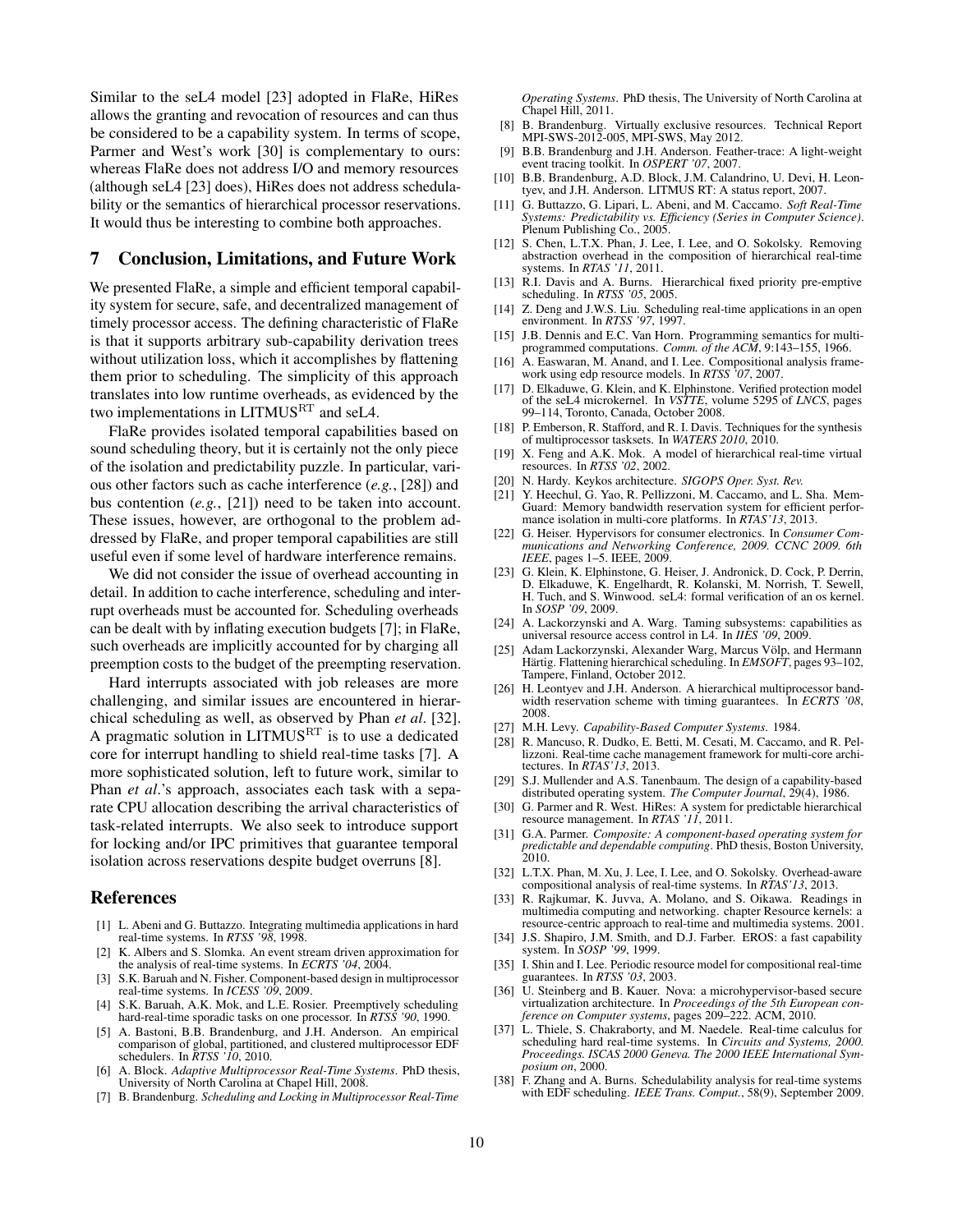# <span id="page-10-0"></span>A FLRT: Extended Evaluation

In this appendix, we present an extended evaluation of FLRT. We first describe the experimental setup for obtaining scheduling overheads and then present results of experiments measuring the memory and admission overheads in FLRT. Finally, we present results from an experiment measuring the utilization loss under FlaRe as a function of  $k$ , the number of points used to represent allowance functions and DBFs.

#### A.1 Scheduling Overheads – Experimental Setup

To measure scheduling overheads, we generated 25 task sets with  $n \in [16, 32, \ldots, 160]$  tasks (for a total of 250 samples), using the *randfixedsum* algorithm [\[18\]](#page-9-36), with periods ranging from 10-100ms (log-uniform distribution) and implicit deadlines. The First-Fit DU partitioning heuristic was used to partition tasks. We used Feather-Trace [\[9\]](#page-9-37) to trace the execution time of scheduling decisions under regular P-EDF, FLRT with soft CBS reservations, and FLRT with hard CBS reservations (each task set was executed for one minute in each configuration). We measured these overheads on a 16 core Intel Xeon X7550 2.0GHz platform with 1TiB RAM, after disabling CPU features that affect predictability (*e.g.* Turbo Boost and Hyper-threading). The entire experiment lasted 12.5 hours and produced 42 GiB of binary data that was used to extract the scheduling overheads.

#### A.2 Admission Overheads

In order to understand the overhead of enforcing admission control in FlaRe, we must consider the factors that contribute to the time complexity of the admission decision. Recall that when a new task is being admitted, the introduced demand must not violate the schedulability of the system, subject to the allowance function and the maximum utilization of the allocation to which it is being added (see Invariants [1](#page-3-2) and [2\)](#page-3-3). Thus the admission cost is a function of the time taken to add and compare allowance functions and DBFs. The time complexity of these operations depends on the number of points k used in their representation.

We evaluated the runtime costs of adding a new suballocation to an allocation with different numbers of existing sub-allocations (respectively 50, 100 and 150), while varying  $k$  between 2 and 20. As illustrated in Fig. [3,](#page-10-1) the time taken to perform the admission control is reasonable ( $\approx$ 55ms) when there are 150 existing sub-allocations and  $k = 20$ .). This can be trivially improved by caching the final summed function, so that future operations avoid the recalculation. This would make the overhead independent of the number of sub-allocations in a particular allocation and only depend on k, which can be tuned for the desired accuracy.

#### A.3 Memory Overheads

In FLRT, each CPU allocation object contains an allowance function and DBFs for tasks are stored in memory to improve the speed of the admission test. Storing these functions is the primary source of memory overhead. We analyzed these costs by varying the total number of allocations in the

<span id="page-10-1"></span>

Figure 3: Admission overhead for adding a new allocation into an existing one, plotted as a function of the number of points  $k$  in each allowance function and demand bound function. The graph shows three curves based on how many sub-allocations are previously present in the allocation, as this affects overheads. The evaluation was performed on 16 Intel Xeon X7550 2.0GHz cores.

<span id="page-10-2"></span>

Figure 4: Memory overhead of storing 500, 1500 and 3000 allocations as a function of  $k$ , the number of points used to represent allowance functions and demand bound functions.

system (500, 1500 and 3000) and the parameter  $k$  (as in the admission overheads evaluation). From Fig. [4,](#page-10-2) it can be seen that the cost of storing 3000 allocations, each with 20 points in their respective functions, is around 2.6MiB, a low amount given the memory in modern multicore machines.

#### A.4 Utilization Loss

Since FlaRe approximates allowance functions and DBFs, it is important to understand the tradeoff between  $k$ , the number of points used to represent these functions, and the utilization loss in the system. To measure this, we checked the schedulability of 19,200 task sets, generated by the *randfixedsum* algorithm with utilizations ranging from 0 to 1 (in increments of 0.1). The number of tasks per task set varied in increments of 5 between 5 and 150. The periods of the tasks were log-uniform between 10-100ms, and deadlines were chosen uniformly within the first half of the interval between the execution cost and the period.

Fig. [5](#page-11-2) shows the percentage of task sets schedulable un-